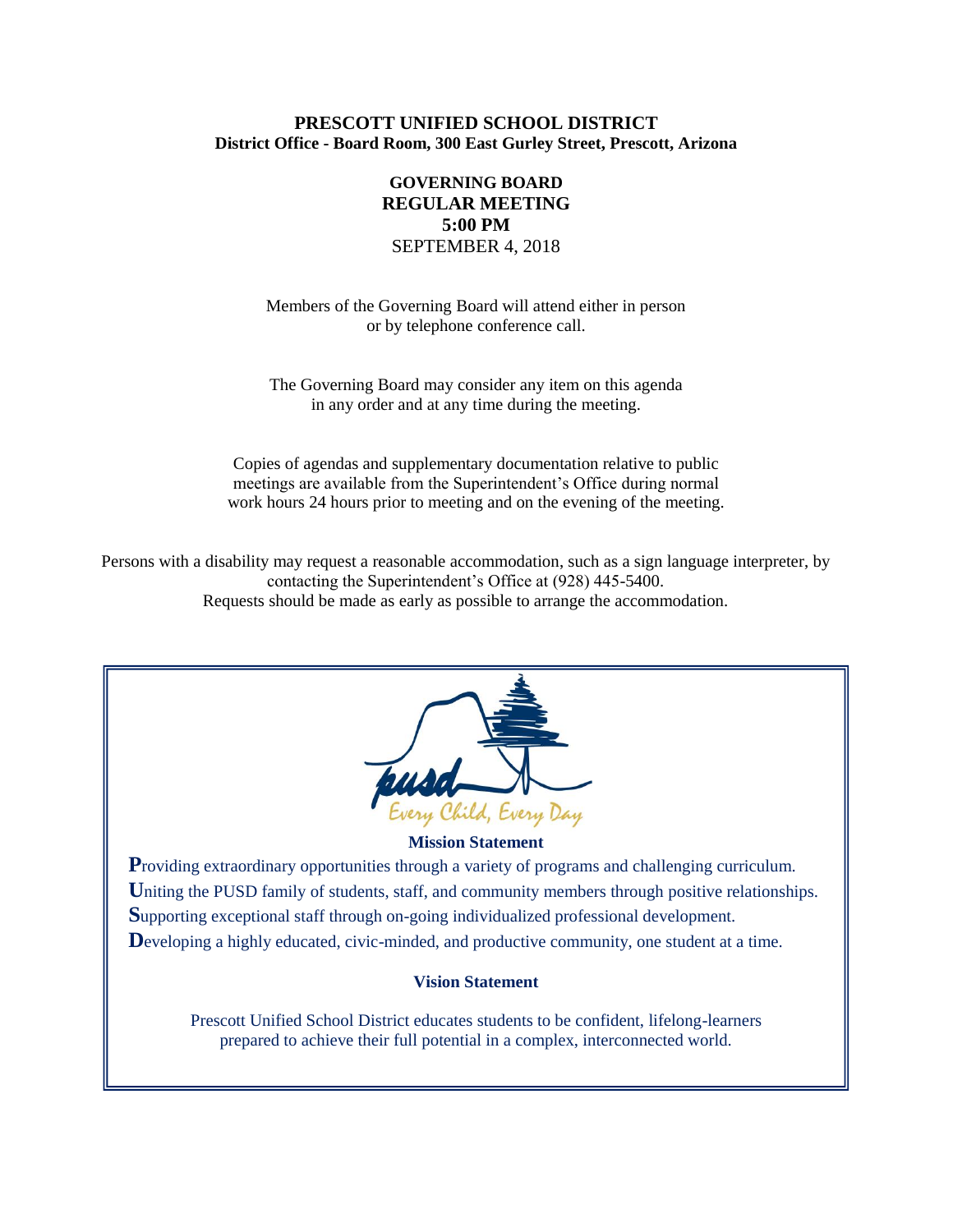# **AGENDA**

## 1. **CALL TO ORDER** - President John Mackin

# 2. **APPROVAL OF AGENDA** - President John Mackin

A. Consider approving the agenda as presented.

#### 3. **OPENING CEREMONY**

- A. Welcome President John Mackin
- B. Pledge of Allegiance

## 4. **APPROVAL OF MINUTES**

A. Consider approving the minutes from the Governing Board Regular Study/Voting Session of August 7, 2018, as presented.

RELEVANT INFORMATION: Board policy requires approval of minutes.

Presenter: Mr. Joe Howard, Superintendent

### 5. **PRESENTATIONS**

A. Hannah's Heart

Presenter: Kelly Mattox

B. Instructional Minute

Presenter: Ms. Mardi Read, Assistant Superintendent

#### 6. **INFORMATION ONLY ITEMS**

- A. Summary of Current Events
	- 1. Superintendent
		- a. Current Events, Celebrations, and Recognitions
		- b. September, 2018 PUSD Calendar of Events.
			- 1. http://www.prescottschools.com/calendars/
	- 2. Governing Board Members

### 7. **ACTION ITEMS**

A. **CONSENT AGENDA** - *All those items listed below may be enacted by one motion and approved as Consent Agenda items with or without discussion. However, any item may be removed from the Consent Agenda and considered separately if a Governing Board member so requests.*

*The resolutions included in the Consent Agenda have been posted in order to waive the reading of the body of the resolutions.* Consider approving the Consent Agenda as presented.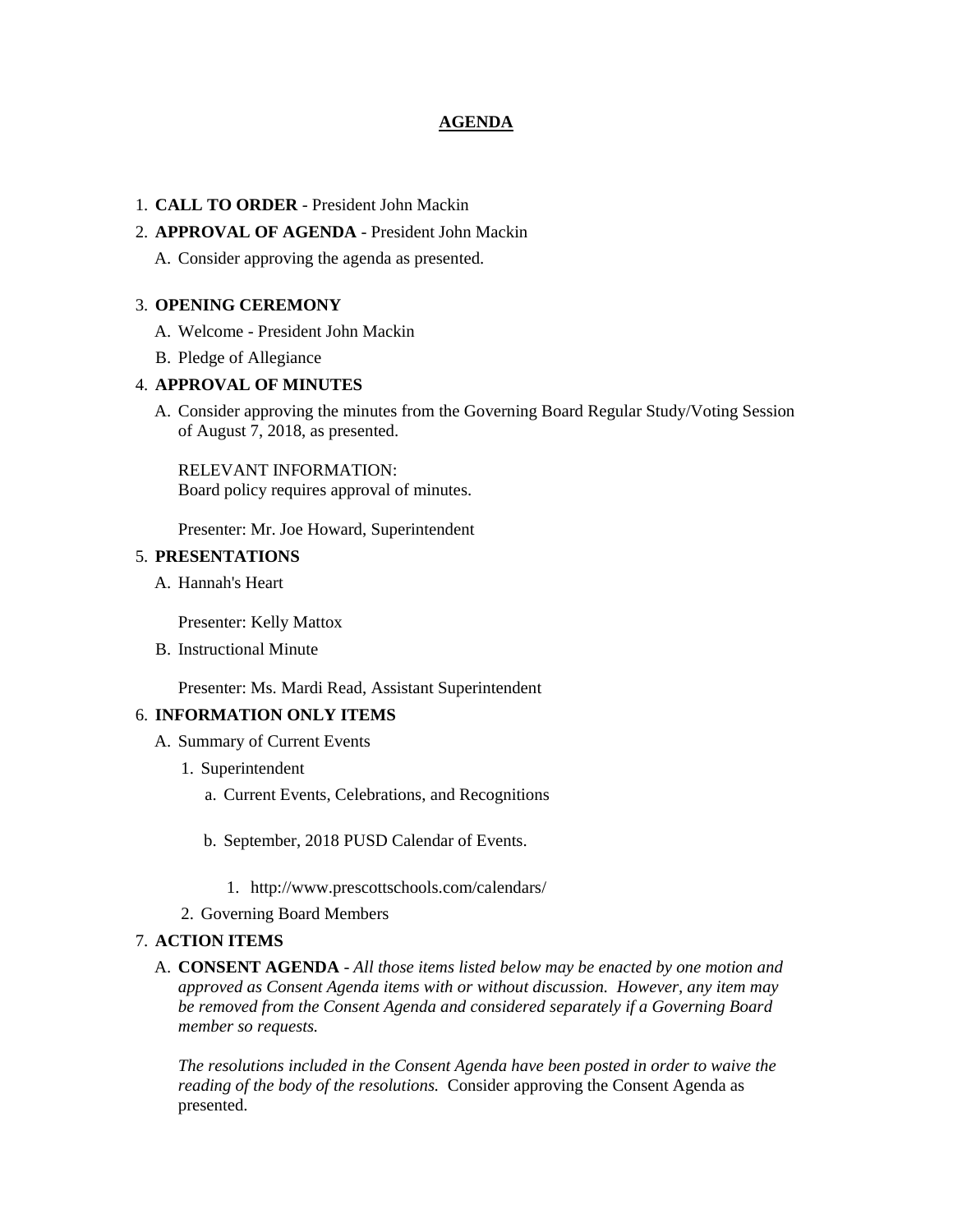1. Consider approving the certified and classified personnel actions, as presented.

RELEVANT INFORMATION: A copy of the personnel report has been attached for review.

Presenter: Mrs. Christa Simmons, Director of Human Resources

2. Consider approving the donations, as presented.

#### RELEVANT INFORMATION:

Board policy requires acceptance by the Governing Board of all donations. A copy of the donation report has been attached for review.

Presenter: Mr. Brian Moore, Chief Financial Officer

3. Consider ratifying the vouchers, as presented.

### RELEVANT INFORMATION:

Arizona Revised Statutes requires approval/ratification of all vouchers. A copy of the voucher report has been attached for review.

Presenter: Mr. Brian Moore, Chief Financial Officer

4. Consider approving the Student Activities Fund Statement of Receipts and Disbursements, as presented.

RELEVANT INFORMATION: A copy of the reports have been attached for review.

Presenter: Mr. Brian Moore, Chief Financial Officer

5. Consider approving the use of UbicaBus as Sole Source procurement, for the 2018- 2019 school year, for Routing and GPS software for school buses, as presented.

### RELEVANT INFORMATION:

Procurement guidelines require the Governing Board to approve the listing of vendors that are utilized as "Sole Source." Sole Source is when no reasonable alternative exists. This Vendor from the Sole Source listing will be used as required.

Presenter: Mr. Brian Moore, Chief Financial Officer

6. Consider approving a Waiver of Conflict regarding an intergovernmental agreement with Prescott Unified School District No. 1 and the Yavapai County Free Library District for the procurement of reference or other library books pursuant to A.R.S. 15- 362(C), including any additional contracts, IGA's, follow-on agreements, or renewals, as presented.

## RELEVANT INFORMATION:

Yavapai County Attorney's Office (YCAO) maintains an attorney-client relationship with the Yavapai County Free Library District and PUSD and may periodically provide legal advice to them. The YCAO recognized that Prescott Unified School District No. 1 may have independent legal counsel. Nonetheless, the YCAO maintains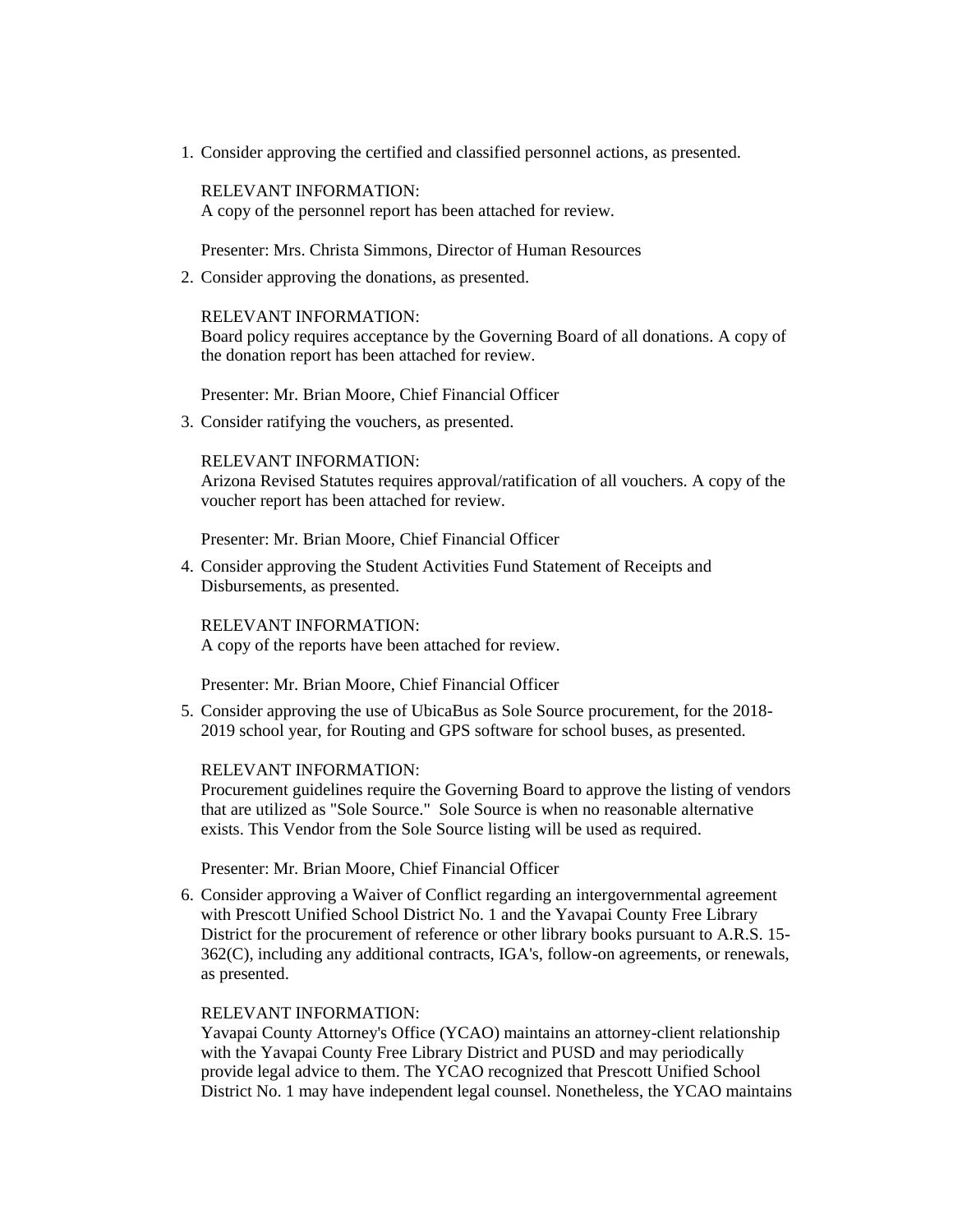an attorney-client relationship with Prescott Unified School District No. 1 as the YCAO may periodically provide legal advice to it pursuant to A.R.S. 11-532. PUSD No. 1's "client" status does not change even if it uses independent legal representation. It is also possible that all parties to the above-referenced matter(s) may eventually ask the YCAO for legal services. (See letter and copy of waiver attached)

Presenter: Mr. Joseph W. Howard, Superintendent

7. Consider approving the ASBA Policy Service Agreement subscription, as presented.

RELEVANT INFORMATION:

This is a Four (4) year renewal Service Agreement, and has been approved by Counsel.

A copy of the Letter and the Service Agreement from ASBA is attached for review.

8. Consider approving the list of Qualified Evaluators for the 2018-2019 school year as presented.

RELEVANT INFORMATION: Binder, Andy Bradstreet, Kelli Bruso, Teresa Buettner, Amy Dean, Matt Goligoski, Mark Gorman, Terry Hein, Ann Hellewell, Nancy Hillig, Stephanie Howard, Joe Hughes, Karen Lane, Jeff Moore, Brian Read, Mardi Secor, Kelsey Swan, Robert Tenney, Clark Townsend, Missy Wells, Jim Willard, Pam Williams, Stacy

Presenter: Mrs. Mardi Read, Assistant Superintendent

# B. STUDY AND VOTING SESSION

1. Consider approving an Intergovernmental Agreement for Mentoring Services between Prescott Unified School District and Boys to Men, as presented.

RELEVANT INFORMATION: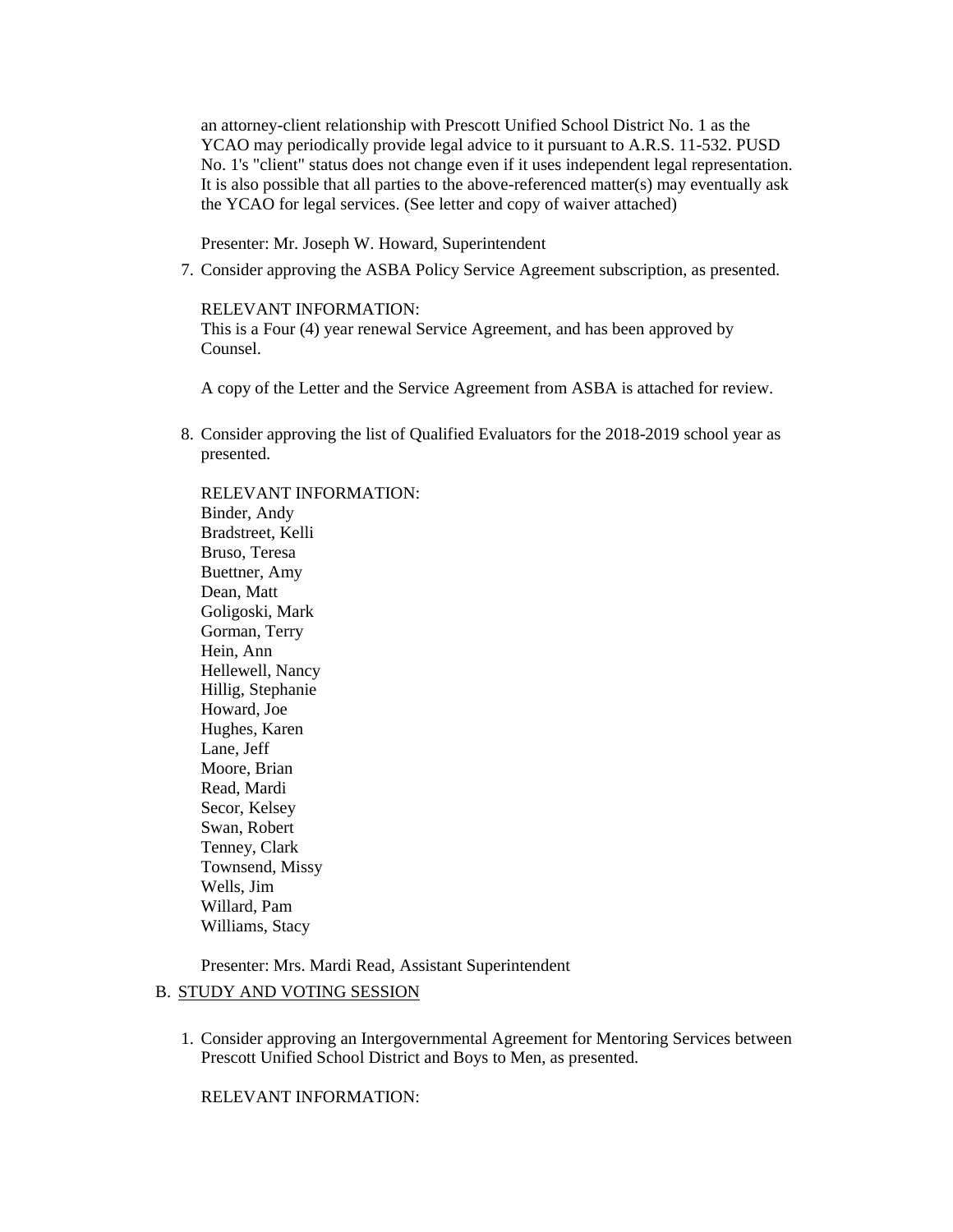Intergovernmental Agreements require Governing Board approval. This is a Five (5) year renewal IGA and has been approved by Counsel.

A copy of the IGA is attached for review.

Presenter: Mr. Joe Howard, Superintendent

2. Consider approving a continuing Intergovernmental Agreement between Prescott Unified School District and Yavapai College regarding Dual Enrollment courses for the 2018-2019 school year, as presented.

RELEVANT INFORMATION: Intergovernmental Agreements require Governing Board approval. This is a renewal IGA and it has been approved by counsel.

The IGA is attached for review.

Presenter: Mr. Joe Howard, Superintendent

3. Consider approving a Memorandum of Understanding between Prescott Unified School District No. 1 and FosterEd, an initiative of the National Center for Youth Law, as presented.

#### RELEVANT INFORMATION:

NCYL is a California-based non-profit corporation operating in Arizona whose mission is to help low-income children achieve their potential by transforming the public agencies that serve them. FosterEd is an initiative of NCYL focused on improving the educational experiences and outcomes of students in foster care. NCYL has operated in Pima County, Arizona since 2013, expanded into Maricopa County,Arizona in the summer of 2017, and is expanding to Yavapai County in the summer of 2018. NCYL will work with students enrolled in PUSD providing both "intensive" and "responsive" level services. Intensive services are long-term, provided for approximately 18-24 months, with the goal of helping students graduate high school with a plan for their future. Responsive services are shorter-term, provided for approximately 1-6 months, to resolve difficult issues and remove barriers to school success. PUSD believes that NCYL's services will promote its mission of "Every Child, Every Day" and the educational function of the school district.

A copy of the MOU is attached, and has been approved by Counsel.

Presenter: Mr. Joseph W. Howard, Superintendent

4. Consider approving an out-of-state travel request from, Mr. Chris Predmore, Auto Shop Teacher at Prescott High School, to take students to the 2018 SEMA Show Student Program in Las Vegas, Nevada, as presented.

RELEVANT INFORMATION: See letter and flyers attached.

Presenter: Mr. Joseph W. Howard, Superintendent

C. INFORMATION AND DISCUSSION ITEMS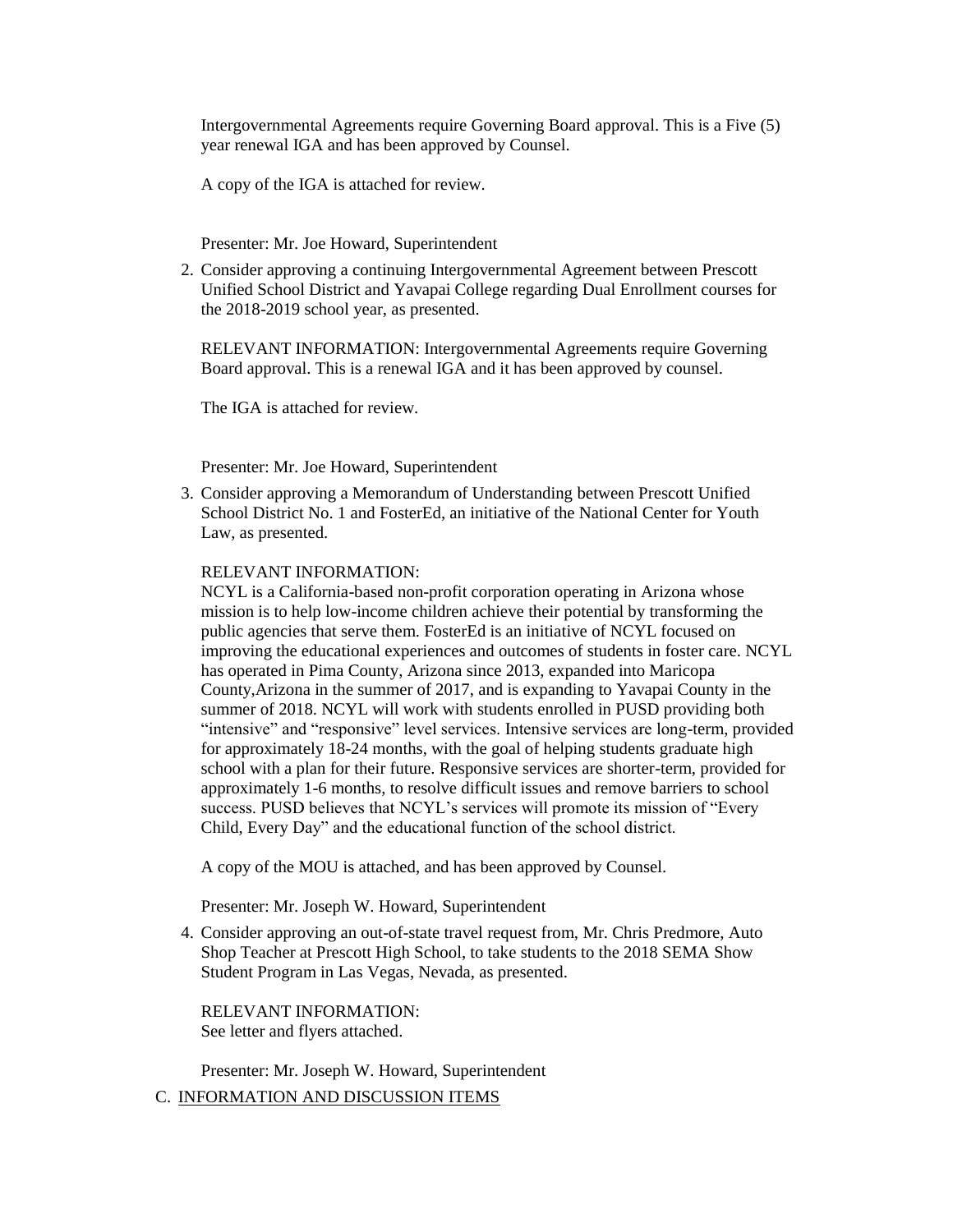- 1. Mr. Moore has prepared the September, FY 2019, School Board Summary Budget Report for your review.
- 2. *Discussion Item:* Consider reviewing Policy Services Advisory, Volume 30, Number 3 from August, 2018, regarding Policy Advisory Numbers 625-643, as presented.

Governing Board BGB requires first and second readings of all proposed policy adoptions and approval by the Governing Board, **this is the first reading** of the proposed policies and the Board will be asked to adopt the policies after the second reading. Any Regulations and/or Exhibits have been attached for review and do not require Governing Board approval.

Policy Advisory No. 625 ................... Policy BCB — Board Member Conflict of Interest Exhibit BCB-E Policy Advisory No. 626 ................... Policy BE — School Board Meetings Policy Advisory No. 627 ................... Policy BEDF — Voting Method Policy Advisory No. 628 ................... Regulation BEDG-R — Minutes Policy Advisory No. 629 ................... Policy DICA — Budget Forms Policy Advisory No. 630 ................... Policy DIE — Audits/Financial Monitoring Policy Advisory No. 631 ................... Policy DJ — Purchasing Policy Advisory No. 632 ................... Policy DN — School Properties Disposition Policy Advisory No. 633 .................... Policy FCB — Retirement of Facilities Policy Advisory No. 634 ................... Policy GCO — Evaluation of Professional Staff Members Policy Advisory No. 635 ................... Regulation IKE-RB — Promotion and Retention of Students Policy Advisory No. 636 ................... Policy IL — Evaluation of Instructional Programs Policy Advisory No. 637 ................... Policy IMD — School Ceremonies and **Observances** Policy Advisory No. 638 .................... Policy JEB — Entrance Age Requirements Policy Advisory No. 639 ................... Policy JICK — Student Bullying/Harassment/Intimidation Violence/Harassment/Intimidation/Bullying Regulation JICK-R Exhibit JICK-EB Policy Advisory No. 640 .................... Policy JJIB — Interscholastic Sports Policy Advisory No. 641 .................... Policy JL — Student Wellness Regulation JL-RB Policy Advisory No. 642 ....................... Exhibit JLCB- E — Immunization of Students Policy Advisory No. 643 .......................... Policy JLCD — Medicines/Administering Medicines to Students

Presenter: Ms. Mardi Read, Assistant Superintendent

3. *Discussion item:* Consider reviewing revisions to Regulation IHB-R Special Instructional Programs (Identification and Placement of Exceptional Students), as presented.